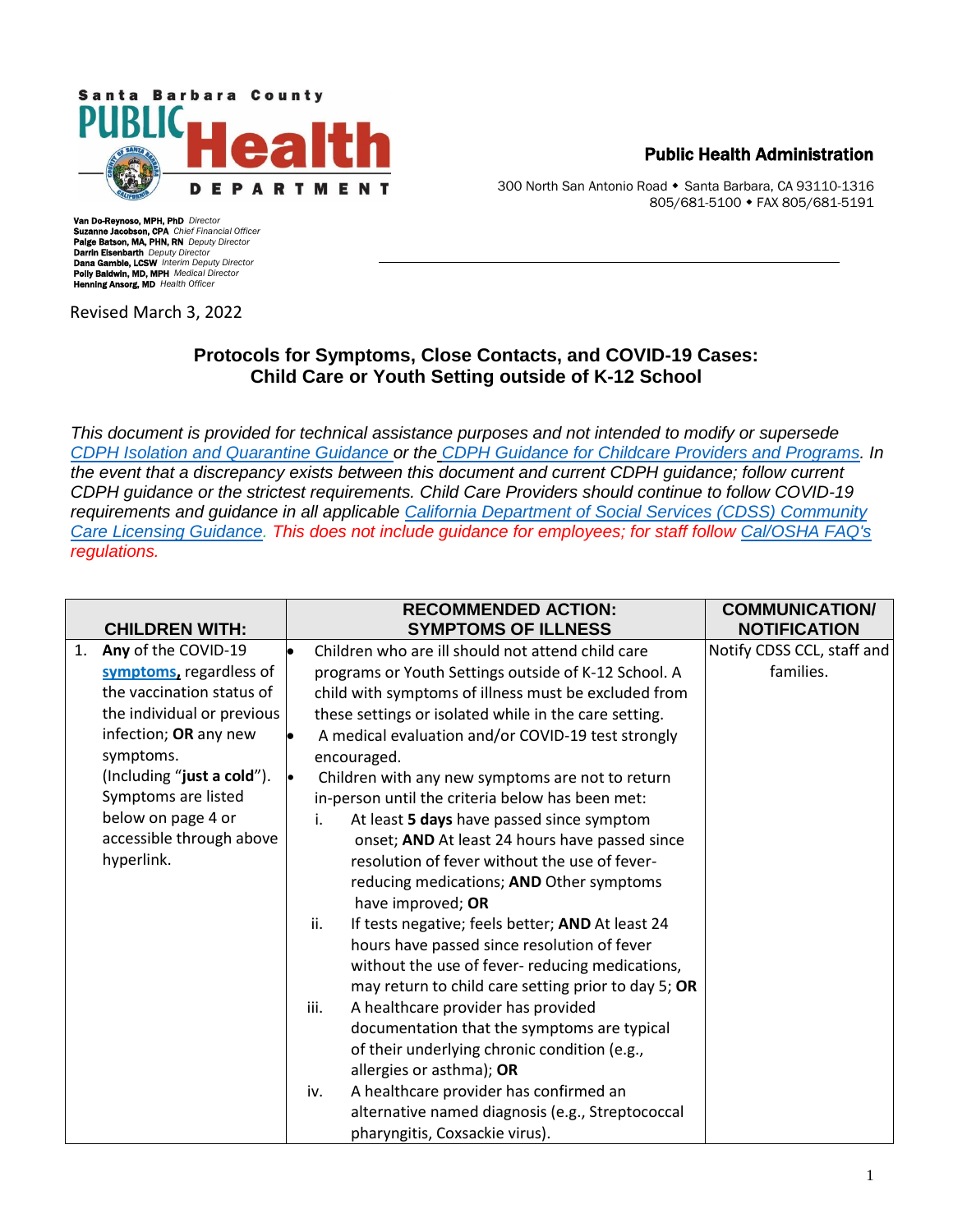| <b>CHILDREN WITH:</b>                                                                                                                                                                                                                                                                                                                                                                    | <b>RECOMMENDED ACTION:</b>                                                                                                                                                                                                                                                                                                                                                                                                                                                                                                                                                                                                                                                                                                                                                                                                                                                                                                                                                                                                                                                                                                                                                                                                                                                                 | <b>COMMUNICATION/</b><br><b>NOTIFICATION</b>                                                                                                                                                                                                                                                                                                                                                                                                                                                                                                                                                                                                                                                                                                                                                                                                                                                                                                   |
|------------------------------------------------------------------------------------------------------------------------------------------------------------------------------------------------------------------------------------------------------------------------------------------------------------------------------------------------------------------------------------------|--------------------------------------------------------------------------------------------------------------------------------------------------------------------------------------------------------------------------------------------------------------------------------------------------------------------------------------------------------------------------------------------------------------------------------------------------------------------------------------------------------------------------------------------------------------------------------------------------------------------------------------------------------------------------------------------------------------------------------------------------------------------------------------------------------------------------------------------------------------------------------------------------------------------------------------------------------------------------------------------------------------------------------------------------------------------------------------------------------------------------------------------------------------------------------------------------------------------------------------------------------------------------------------------|------------------------------------------------------------------------------------------------------------------------------------------------------------------------------------------------------------------------------------------------------------------------------------------------------------------------------------------------------------------------------------------------------------------------------------------------------------------------------------------------------------------------------------------------------------------------------------------------------------------------------------------------------------------------------------------------------------------------------------------------------------------------------------------------------------------------------------------------------------------------------------------------------------------------------------------------|
| <b>Confirmed COVID-19</b><br>2.<br>case (regardless of<br>vaccination status,<br>previous infection or<br>lack of symptoms.<br>If No symptoms,<br>day $0 =$ date first<br>positive<br>If symptoms,<br>þ<br>$day 0 = date first$<br>symptom<br>If symptoms<br>develop after testing<br>positive, 5 - day<br>isolation period<br>should start over. Day<br>$0 =$ first day of<br>symptoms. | <b>ISOLATION</b><br>Isolate case and exclude from all child care or<br>Youth Settings outside of K-12 School settings<br>until return criteria has been met:<br>i.<br>Stay home (PDF) for at least 5 days.<br>ii.<br>Children 2 years of age and older with COVID-<br>19 infection may discontinue isolation after<br>day 5 if symptoms are not present or are<br>resolving.<br>$\circ$ Testing* is recommended on day 5.<br>Children under 2 years of age with COVID-19<br>iii.<br>infection may discontinue isolation after<br>day 5 if symptoms are not present or are<br>resolving:<br>Testing* may be considered on day 5<br>$\circ$<br>but is not necessary before<br>discontinuation of isolation.<br>*Antigen tests preferred.<br><b>ALL SCENARIOS ABOVE:</b><br>If fever is present, isolation should be continued<br>$\bullet$<br>until fever resolves.<br>If symptoms, other than fever, are not resolving<br>continue to isolate until symptoms are resolving<br>or until after day 10.<br>Wear a well-fitting mask around others for a total<br>$\bullet$<br>of 10 days, especially indoors. Exceptions are<br>children under 2 or children who are not able to<br>wear a mask.<br>Initiate disinfection and cleaning of primary<br>spaces where case spent significant time. | Notify CDSS CCL, staff<br>and families of close<br>contacts <sup>1</sup><br>Notify staff, and<br>families immediately<br>of any confirmed case<br>of COVID-19.<br>Providers must inform<br>families as required<br>pursuant to Title 22<br><b>CCR Sections</b><br>101212(f) and<br>102416.2(g).<br>Child care centers<br>must report epidemic<br>outbreaks and<br>individual COVID-19<br>cases or deaths to CCL<br>through their local<br><b>Regional Office (PDF)</b><br>as required pursuant<br>to Title 22 CCR section<br>$101212(d)$ .<br>Family child care<br>homes must report<br>epidemic outbreaks<br>and individual COVID-<br>19 cases or deaths to<br>CCL through their local<br>Regional<br>Office (PDF) pursuant<br>to Title 22 CCR section<br>102416.2(c)(3)<br>If 3 (or more) cases<br>within a 14-day<br>period, report a<br>potential outbreak to<br>Santa Barbara County<br><b>Public Health</b><br><b>Department Disease</b> |
|                                                                                                                                                                                                                                                                                                                                                                                          |                                                                                                                                                                                                                                                                                                                                                                                                                                                                                                                                                                                                                                                                                                                                                                                                                                                                                                                                                                                                                                                                                                                                                                                                                                                                                            | Control through the<br><b>COVID-19 Outbreak</b><br><b>Reporting Form,</b><br>and/or phone Disease<br>Control (805) 681-<br>5280                                                                                                                                                                                                                                                                                                                                                                                                                                                                                                                                                                                                                                                                                                                                                                                                                |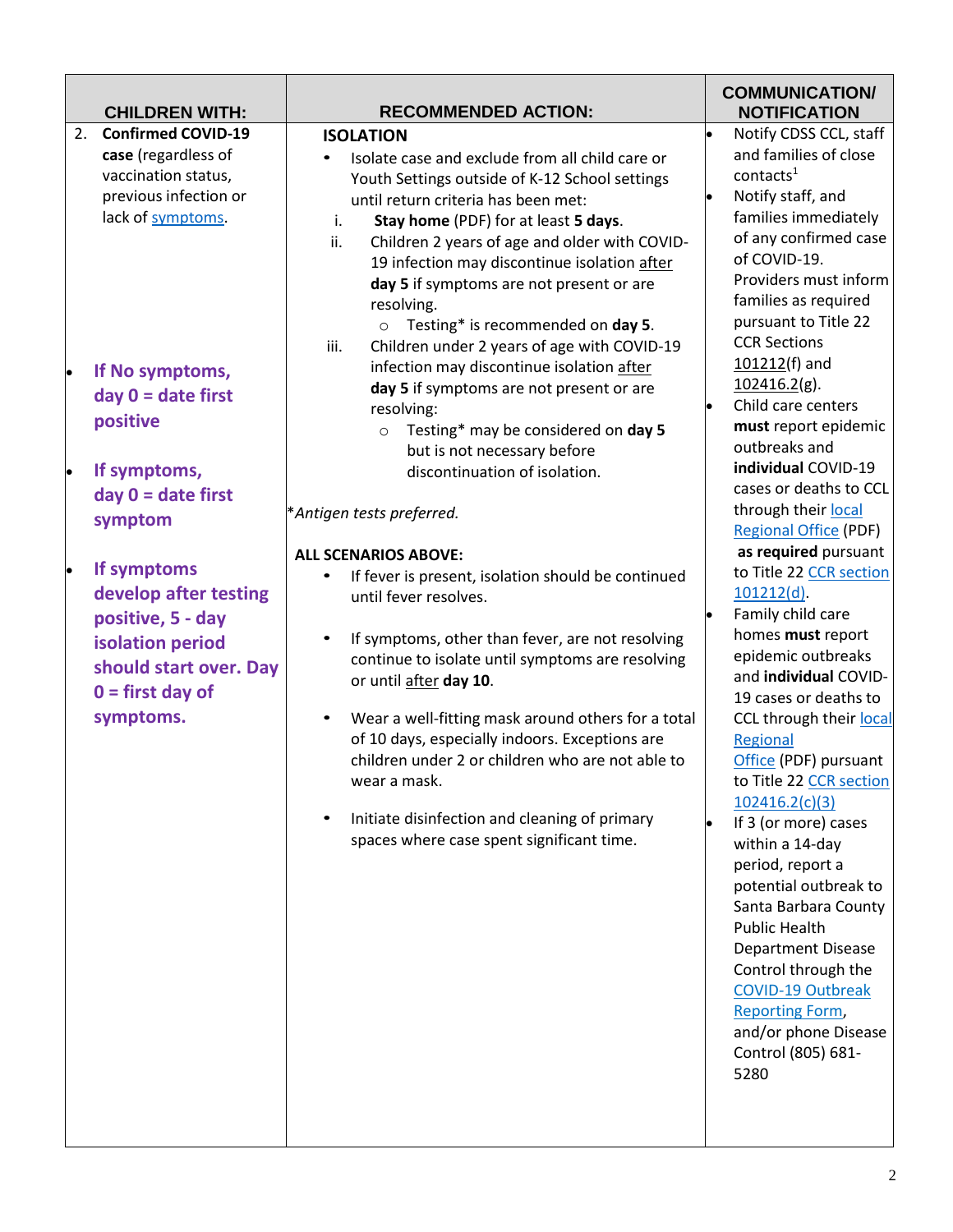| <b>CHILDREN WHO ARE</b><br><b>EXPOSED AND:</b>                                                                                                                                                                                                                                    | <b>RECOMMENDED ACTION:</b>                                                                                                                                                                                                                                                                                                                                                                                                                                                                                                                                                                                                         | <b>COMMUNICATION/</b><br><b>NOTIFICATION</b> |
|-----------------------------------------------------------------------------------------------------------------------------------------------------------------------------------------------------------------------------------------------------------------------------------|------------------------------------------------------------------------------------------------------------------------------------------------------------------------------------------------------------------------------------------------------------------------------------------------------------------------------------------------------------------------------------------------------------------------------------------------------------------------------------------------------------------------------------------------------------------------------------------------------------------------------------|----------------------------------------------|
| <b>UNVACCINATED or</b><br>3.<br>partially vaccinated and<br>have an exposure <sup>1</sup> to a<br>person with a confirmed<br>case of COVID-19 in the<br>childcare or youth setting,<br>community or a<br>household.<br>Day $0 =$ last date of<br>exposure                         | <b>QUARANTINE</b><br>Child Care Facility can use either option:<br>Quarantine at home and return after day 5,<br>i.<br>if symptoms are not present; recommend<br>testing for ages 2 years or older on day 5<br>from exposure (Antigen test preferred <sup>2</sup> ).<br>Child attends child care every day if<br>ii.<br>asymptomatic and no fever, AND COVID-19<br>testing <sup>2</sup> recommended for ages 2 years or<br>older on day 5.<br>Exposed children should be monitored<br>for COVID-19 symptoms through day 10 after<br>exposure and tested if symptoms develop.<br>If testing positive, follow isolation<br>$\bullet$ |                                              |
|                                                                                                                                                                                                                                                                                   | recommendations above.<br>If symptoms develop, test and stay home<br><b>ALL SCENARIOS ABOVE:</b><br>Wear a well-fitting mask around others for a<br>$\bullet$<br>total of 10 days, especially indoors. Exceptions<br>are children under 2 or children who are not<br>able to wear a mask.                                                                                                                                                                                                                                                                                                                                          |                                              |
| <b>CHILDREN WHO ARE</b><br><b>EXPOSED AND:</b>                                                                                                                                                                                                                                    | <b>RECOMMENDED ACTION:</b>                                                                                                                                                                                                                                                                                                                                                                                                                                                                                                                                                                                                         | <b>COMMUNICATION/</b><br><b>NOTIFICATION</b> |
| 4. FULLY VACCINATED 3<br>have an exposure <sup>1</sup> to a<br>person with a<br>confirmed case of<br>COVID-19 in the<br>childcare or youth<br>setting, community or<br>a household.<br><b>Includes persons</b><br>previously infected<br>with SARS-Cov-2,<br>in the past 90 days. | Refrain from quarantine following a known<br>i.<br>exposure if asymptomatic AND recommend testing<br>on day 5 from exposure (antigen test preferred <sup>2</sup> );<br>NO COVID-19 testing if previous COVID-19 infection<br>in past 90 days; AND<br>ii. Wear a well-fitting mask around others for 10 days,<br>especially in indoor settings; Exceptions are<br>children under 2 or children who are not able to<br>wear a mask.<br>iii. If tests positive, follow isolation recommendations<br>above; OR<br>iv. Monitor symptoms through day 10; If symptoms<br>develop, follow symptoms recommendations<br>above.               |                                              |

## **For technical assistance contact:**

- **Georgene Lowe, RN; [glowe@sbcphd.org](mailto:glowe@sbcphd.org) 805-705-6911**
- **Jan Chytilo, [jchytilo@sbcphd.org](mailto:jchytilo@sbcphd.org/f) 805-729-7159**

<sup>1</sup>A COVID-19 exposure is defined as being within 6 feet of an infectious person for at least 15 minutes in a 24-hour period. In child care settings when it may be difficult to identify individual contacts, all those in a shared indoor airspace for at least 15 minutes with an infectious person may be considered exposed. An infected person can spread SARS-CoV-2 starting 2 days before they have any symptoms (or, for asymptomatic patients, 2 days before the positive specimen collection date). In some child care settings, it may be difficult to determine whether individuals have met this criterion